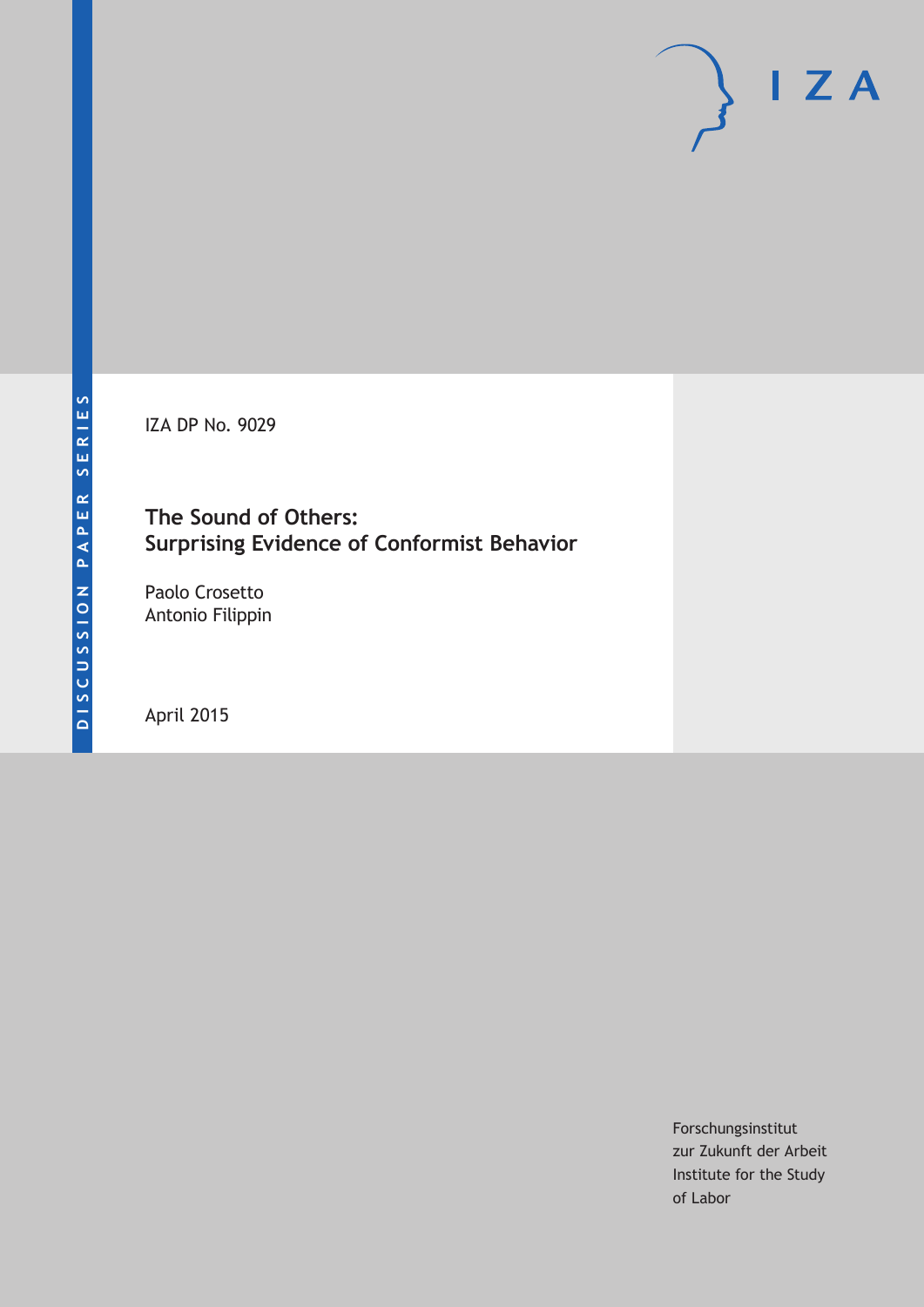# **The Sound of Others: Surprising Evidence of Conformist Behavior**

### **Paolo Crosetto**

*INRA, UMR 1215 GAEL, Université Grenoble Alpes*

### **Antonio Filippin**

*University of Milan and IZA*

### Discussion Paper No. 9029 April 2015

IZA

P.O. Box 7240 53072 Bonn **Germany** 

Phone: +49-228-3894-0 Fax: +49-228-3894-180 E-mail: iza@iza.org

Any opinions expressed here are those of the author(s) and not those of IZA. Research published in this series may include views on policy, but the institute itself takes no institutional policy positions. The IZA research network is committed to the IZA Guiding Principles of Research Integrity.

The Institute for the Study of Labor (IZA) in Bonn is a local and virtual international research center and a place of communication between science, politics and business. IZA is an independent nonprofit organization supported by Deutsche Post Foundation. The center is associated with the University of Bonn and offers a stimulating research environment through its international network, workshops and conferences, data service, project support, research visits and doctoral program. IZA engages in (i) original and internationally competitive research in all fields of labor economics, (ii) development of policy concepts, and (iii) dissemination of research results and concepts to the interested public.

<span id="page-1-0"></span>IZA Discussion Papers often represent preliminary work and are circulated to encourage discussion. Citation of such a paper should account for its provisional character. A revised version may be available directly from the author.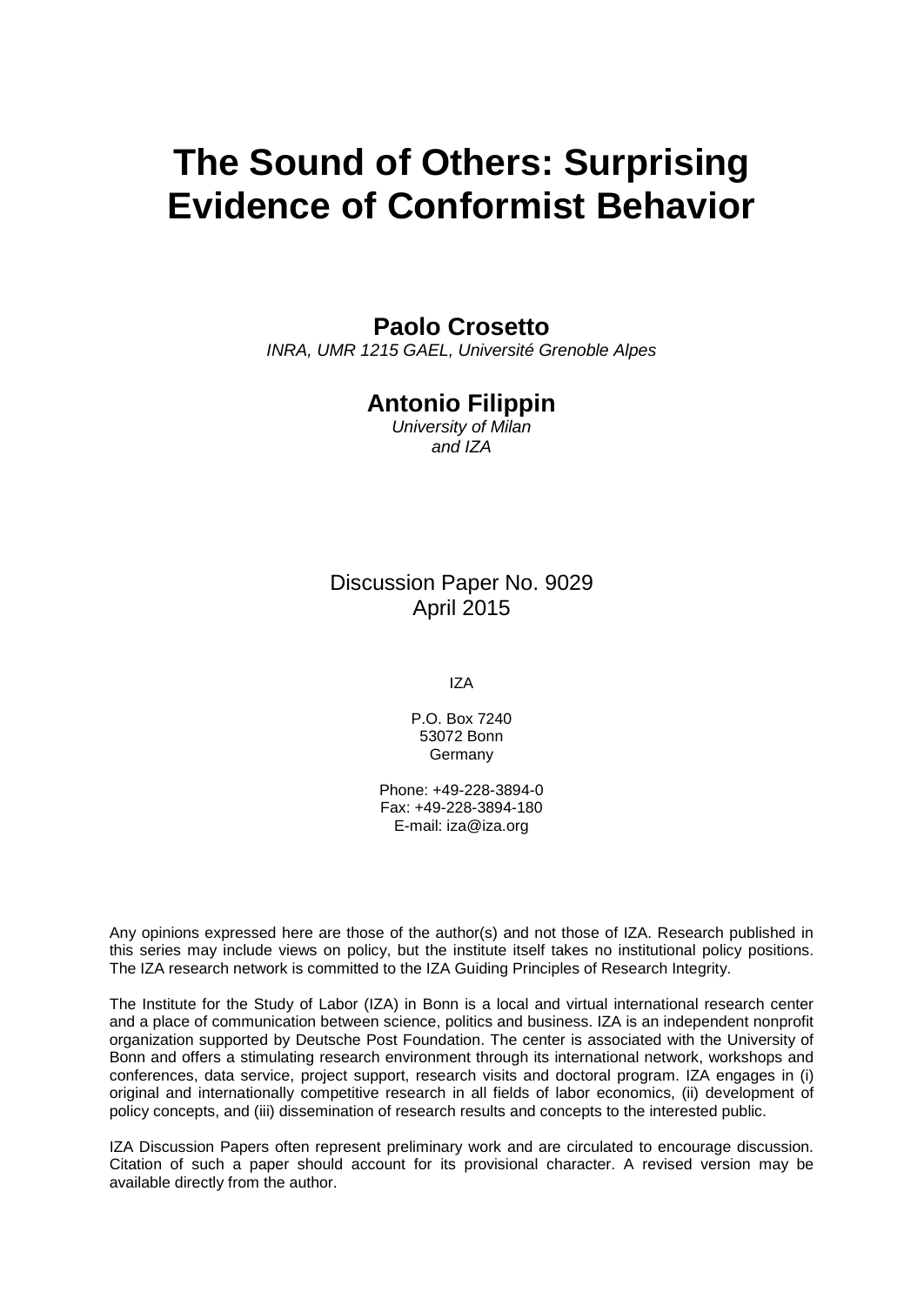IZA Discussion Paper No. 9029 April 2015

# **ABSTRACT**

## **The Sound of Others: Surprising Evidence of Conformist Behavior[\\*](#page-1-0)**

It has been shown that subjects tend to follow others' behavior even when the external signals are uninformative. In this paper we go one step further, showing that conformism occurs even when the choices of others are not even presented to the subjects, but just indirectly perceived. We use the "Click" version of the Bomb Risk Elicitation Task, in which subjects can infer the behavior of others only from the mass of clicks heard. This signal is payoff-irrelevant and largely uninformative about the actual choices of the other participants. Moreover, it is never mentioned in the instructions and therefore it must be spontaneously (and possibly unconsciously) perceived in order to be used. We control the exposure of subjects to clicks by implementing treatments with and without earmuffs. Moreover, we test whether the introduction of a minimal form of commonality, i.e., facing a common rather than individual resolution of uncertainty, makes conformism more likely to emerge. We find strong evidence of conformist behavior even in such an adverse environment. Simply hearing the others clicking affects subjects' behavior. Introducing a common random draw results in a further dramatic shift of the average choices, in particular by women.

JEL Classification: C81, C91, D81

Keywords: conformism, risk attitude, experiment

Corresponding author:

Antonio Filippin University of Milan Department of Economics Via Conservatorio 7 20122 Milano Italy E-mail: [antonio.filippin@unimi.it](mailto:antonio.filippin@unimi.it)

We are grateful to the Max Planck Institute in Jena for financial and logistic support and to Florian Strum, Clara Dubois and Denise Hornberger for excellent lab assistance. We thank the participants to the ESA European meeting in Prague for insightful comments. All remaining errors are ours.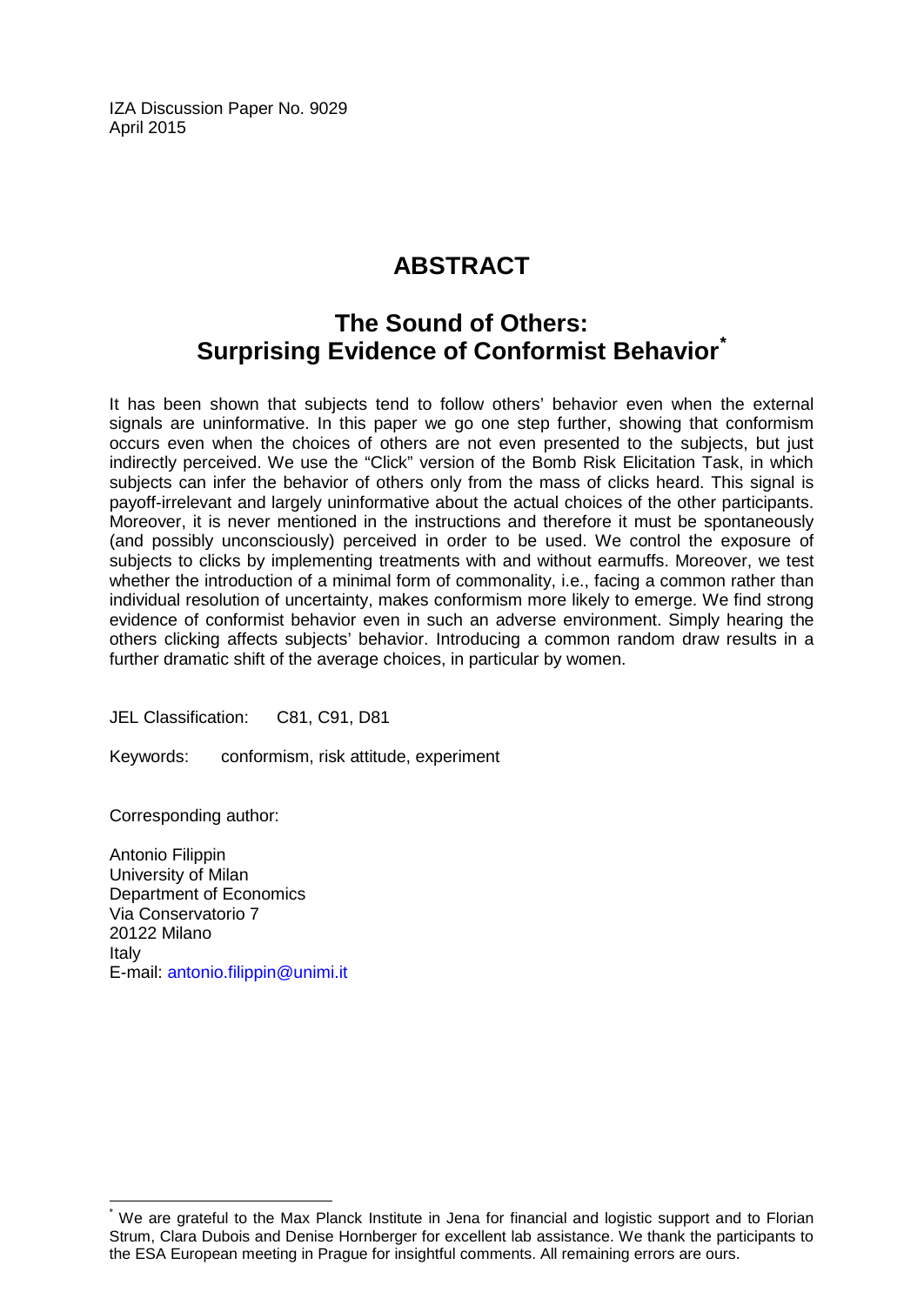#### **1. Introduction**

Conformity has extensively been studied in social psychology since Asch's experiments in the 1950s concerning the desire to fit in a group [\(Asch,](#page-15-0) [1951,](#page-15-0) [1952,](#page-15-1) [1955,](#page-15-2) [1956\)](#page-15-3). Conformity has since then been used meaning different things, e.g., the tendency to adhere to a social role [\(Eagly and Crowley,](#page-16-0) [1986;](#page-16-0) [Haney et al.,](#page-16-1) [1973a,](#page-16-1)[b\)](#page-16-2), or to social norms [\(Bicchieri and Xiao,](#page-15-4) [2009,](#page-15-4) among others).

In the psychology literature most of the forms of conformist behavior have been traced back to preferences, i.e., to an intrinsic taste in adapting one's behavior to follow an external reference. The economics literature has instead focused more on the informational content of imitating others: a person may look to others' behavior for guidance when lacking knowledge, absent any specific preference to act like others. Among others, [Anderson and Holt](#page-15-5) [\(1997\)](#page-15-5); [Banerjee](#page-15-6) [\(1992\)](#page-15-6); [Bikhchandani et al.](#page-15-7) [\(1992,](#page-15-7) [1998\)](#page-15-8) built and tested the concepts of herd behavior and information cascades, which show how rational subjects with no conformist preferences might end up disregarding private information and follow the behavior of others. Hence conforming to the others might both represent rational behavior *or* be the result of intrinsic preferences.

Conformist behavior has been empirically observed in choice situations in which subjects are given a private and a public signal, and hence decide on their own or imitate others. Conformist behavior arises even in contexts in which the information content of the public signal is inferior, fuzzier or less grounded than the one emanating from the private signal. (see the experimental evidence of, among others, [Anderson and Holt,](#page-15-5) [1997;](#page-15-5) [Hung and Plott,](#page-16-3) [2001;](#page-16-3) [Quiamzade and L'Huillier,](#page-16-4) [2009;](#page-16-4) [Ziegelmeyer et al.,](#page-17-0) [2010\)](#page-17-0). The experimental designs employed in the experimental economics literature, however, are not well equipped to disentangle the two sources of herd behavior, preferences and rational imitation. Even when observing conformism in a design in which the public signal has low or no information content, these designs cannot tell apart whether the subjects chose to conform out of an incorrect belief in the informativeness of the public signal, or rather because they simply like to do so.

[Thni and Gchter](#page-17-1) [\(2015\)](#page-17-1) interpret the results of a gift exchange game as consistent with conformity. [Bardsley and Sausgruber](#page-15-9) [\(2005\)](#page-15-9) use a public good design to show that conformity explains part of the observed crowding-in. In both papers, although payoff-irrelevant, the behavior of others may still be imitated because of its alleged informational content to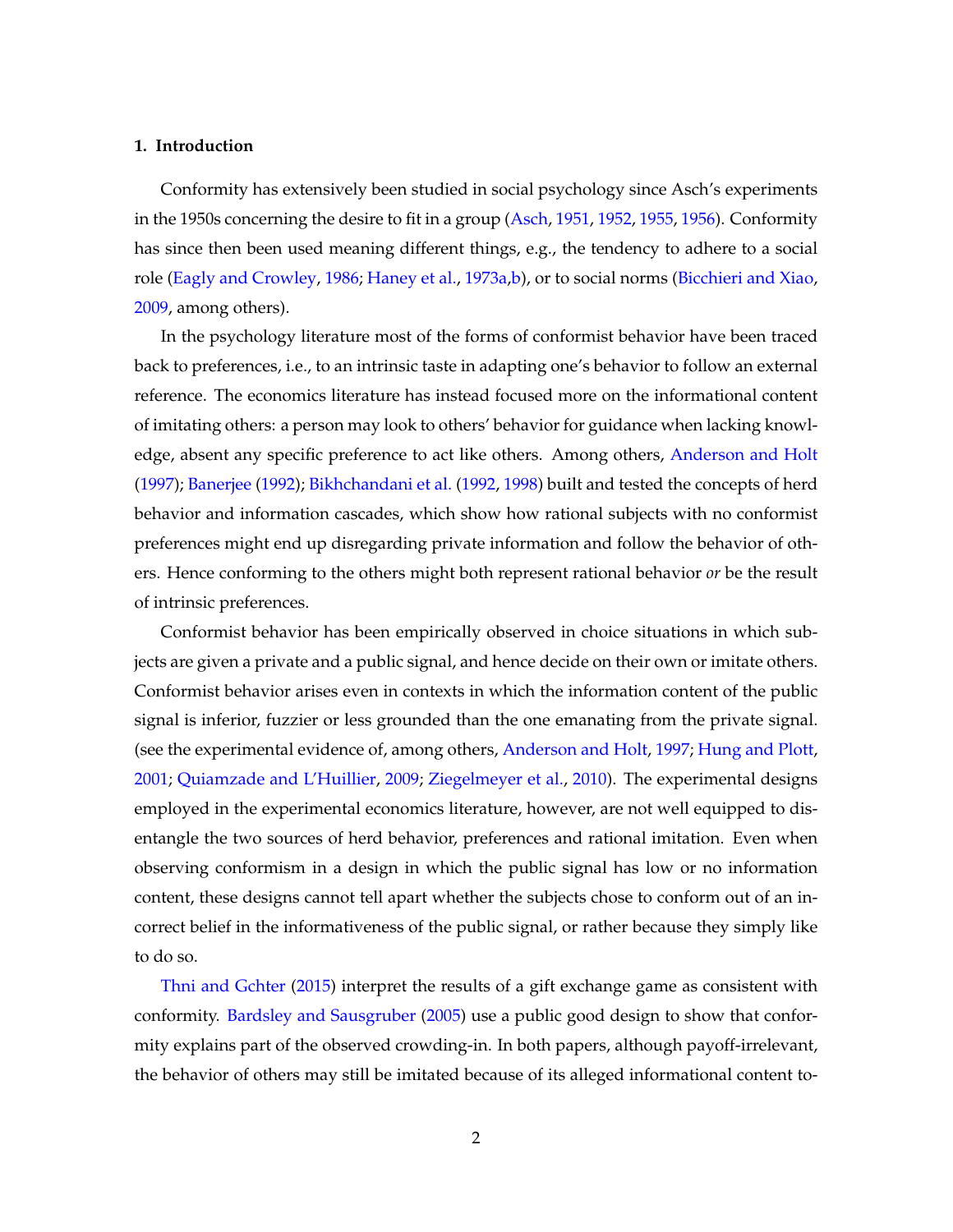wards finding one's best reply. [Goeree and Yariv](#page-16-5) [\(2015\)](#page-16-5) present an experiment in which subjects must choose between two sources of information: the history of other subjects' past course of actions, that is strictly uninformative, and an informative private signal. [Goeree](#page-16-5) [and Yariv](#page-16-5) [\(2015\)](#page-16-5) show that a large fraction of subjects still choose to observe the public rather than the private signal. Conformist behavior is observed even more frequently under a common fate condition, in which the choice is not individual, but is rather decided by majority rule, determining equal payoffs for all the participants. Since in their experiment subjects choose an uninformative public signal, the results of [Goeree and Yariv](#page-16-5) [\(2015\)](#page-16-5) lend support to the explanation of conformity based on preferences.

In this paper we aim at identifying the minimal conditions necessary to observe conformist behavior. We follow [Goeree and Yariv](#page-16-5) [\(2015\)](#page-16-5) by setting up a design with a completely uninformative source of information. We depart from them by subtracting all focality from the source of information: the signal is noisy, unreliable, not pointed out to subjects and possibly not even perceived as a signal by them.

We administer to the subjects the Bomb Risk Elicitation Task [\(Crosetto and Filippin,](#page-16-6) [2013\)](#page-16-6), an individual risk elicitation measure. Participants see a screen composed of 100 boxes and must collect them by clicking once per box. They earn money for each collected box but lose all earnings in case they collect a bomb that is hidden in one of the boxes. The task is performed and paid in isolated cubicles, with no interaction with the other participants in the experiment other than sitting in the same room and *hearing the others click*.

The noise generated by the other participants is an uninformative signal, is orthogonal to individual payoffs and constitutes an extremely imprecise proxy of the other subjects' choice. Moreover, we minimize its focality by never mentioning it in the experimental instructions. This is different from almost all previous studies in the economics literature, in which the other subjects' decisions, informative or not, are explicitly shown to the subjects, or at least explicitly presented as being accessible.<sup>1</sup> In contrast, in our experiment what the subjects can spontaneously (and possibly unconsciously) use as a signal is only the sound of the clicks in the experimental laboratory.

We manipulate by treatment both the presence of the signal and what subject have in common, in order to identify under which circumstances conformity emerges. We start from

<sup>&</sup>lt;sup>1</sup>Studying cheating conformity [Fosgaard et al.](#page-16-7) [\(2013\)](#page-16-7) show that subjects' behavior is affected both by the awareness that cheating is an option and by knowing that other participants cheated.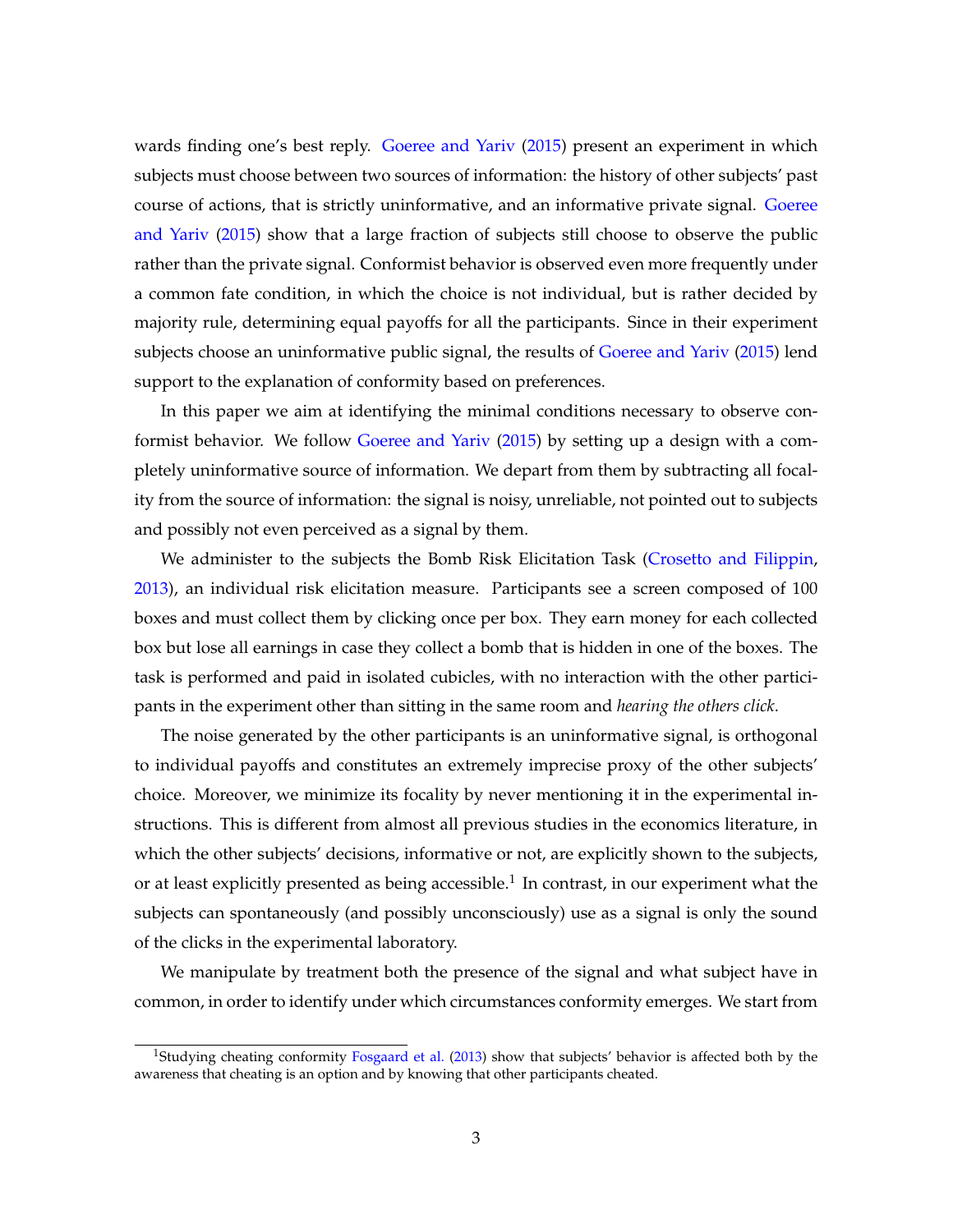the assumption that there is no reason to exhibit a taste to follow others in a perfectly isolated society. In the *Isolated* condition we remove the noisy signal by making subjects wear acoustic earmuffs, that shield subjects from the noise generated by the clicks. Moreover, the position of the bomb is determined by random draw at the individual level. The subjects are in all respects isolated in their cubicles, and the only thing they have in common is sitting in the same room. In the *Idiosyncratic Risk* treatment we simply remove the earmuffs, everything else being the same, in particular the resolution of uncertainty at the individual level. In the *Correlated Risk* treatment we introduce a weak form of commonality by imposing the resolution of uncertainty at the aggregate level. This means that the position of the bomb is the same for everyone. As explained in detail in Section [2,](#page-5-0) this treatment still keeps payoffs determined at the individual level. Subjects are paid according to how their private choice compares to the common random event.

Results lend strong support to the existence of conformist behavior: subjects tend to follow others even when the signal is uninformative, noisy, not focal and possibly only unconsciously observed. Rather surprisingly, significant though small differences in the aggregate behavior emerge already in the *Idiosyncratic Risk* condition, where subjects have nothing in common except for being in the same room hearing each other performing the same task. Despite the absence of any interaction, any interdependence, any hierarchy, and even any temporal sequence in the decisions across subjects, the average number of boxes collected is significantly higher than in the baseline condition. The small commonality implied by the introduction of the *Correlated Risk* has further dramatic effects in the average choice. The observed pattern of decisions in this treatment leaves less than 30% of the subjects within the risk averse domain, a result that up to our knowledge has never been observed in an incentivized risk elicitation task in the lab. Interestingly, the bulk of this effect is driven by females.

The paper is organized as follows. In Section [2](#page-5-0) and [3](#page-9-0) we illustrate the design and procedure of our experiment, respectively. Section [4](#page-10-0) presents our findings, while Section [5](#page-13-0) summarizes and concludes.

#### <span id="page-5-0"></span>**2. Experimental Design**

Our treatments are all built on the "Click" version of Bomb Risk Elicitation Task (BRET) introduced in [Filippin and Crosetto](#page-16-8) [\(2015\)](#page-16-8). Subjects face a  $10 \times 10$  square in which each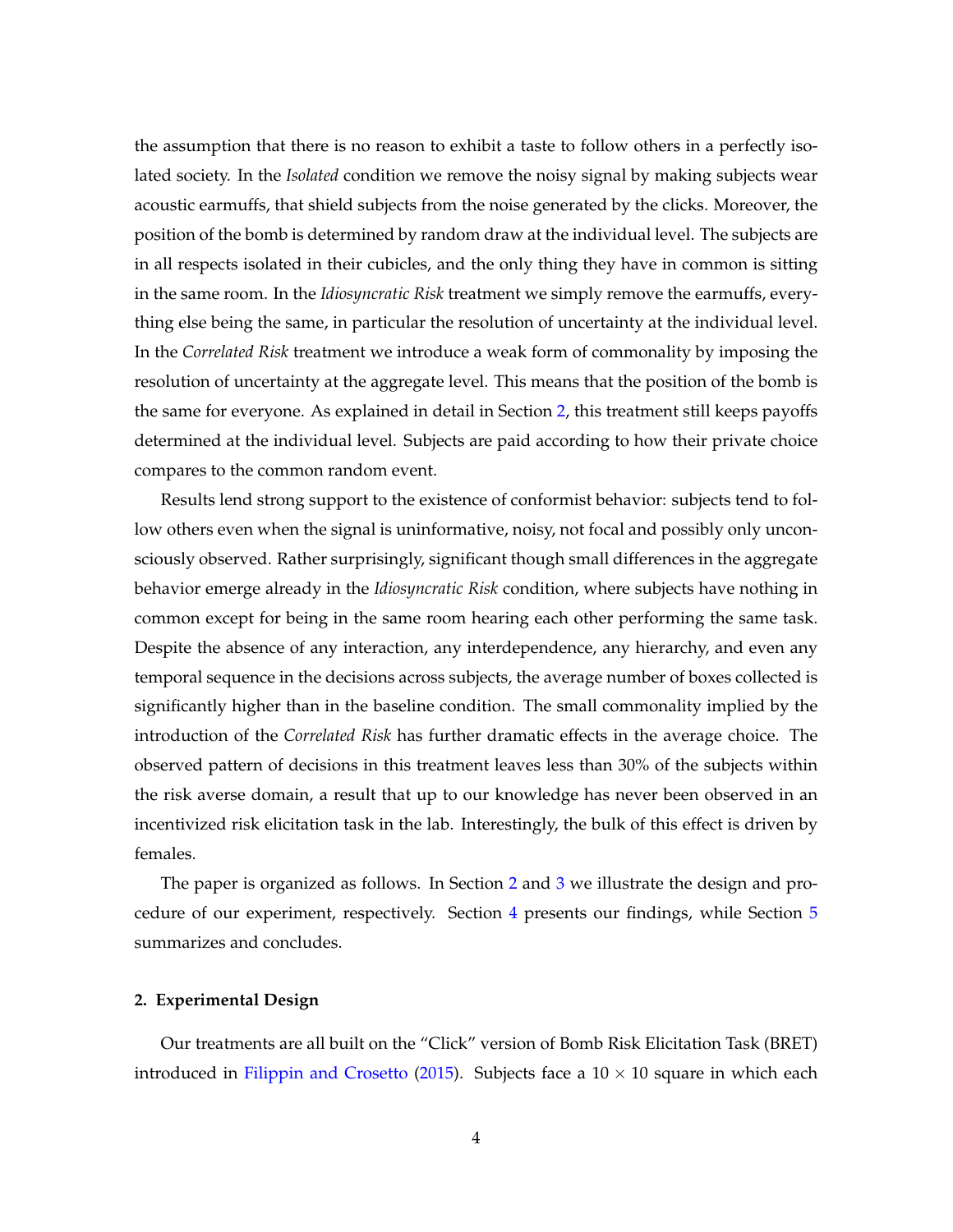numbered cell represents a box. They are told that 99 boxes are empty, while one contains a time bomb programmed to explode at the end of the task, i.e., *after* choices have been made. Below the field of boxes there are a "Collect" and a "Stop" button. Each time that the subjects clicks on "Collect", one box is collected in numerical order. When the desired stopping point has been reached subjects press "Stop" and once the choice has been confirmed the task is over. A screenshot of the task after 22 boxes have been collected is reported in Figure [1.](#page-6-0)

|                               |    | 23 | 24 | 25 | 26 | 27 | 28 | 29 | 30  |  |
|-------------------------------|----|----|----|----|----|----|----|----|-----|--|
| 31                            | 32 | 33 | 34 | 35 | 36 | 37 | 38 | 39 | 40  |  |
| 41                            | 42 | 43 | 44 | 45 | 46 | 47 | 48 | 49 | 50  |  |
| 51                            | 52 | 53 | 54 | 55 | 56 | 57 | 58 | 59 | 60  |  |
| 61                            | 62 | 63 | 64 | 65 | 66 | 67 | 68 | 69 | 70  |  |
| 71                            | 72 | 73 | 74 | 75 | 76 | 77 | 78 | 79 | 80  |  |
| 81                            | 82 | 83 | 84 | 85 | 86 | 87 | 88 | 89 | 90  |  |
| 91                            | 92 | 93 | 94 | 95 | 96 | 97 | 98 | 99 | 100 |  |
|                               |    |    |    |    |    |    |    |    |     |  |
| <b>Collect</b><br><b>Stop</b> |    |    |    |    |    |    |    |    |     |  |
|                               |    |    |    |    |    |    |    |    |     |  |

<span id="page-6-0"></span>Figure 1: The BRET interface after 22 clicks

The position of the time bomb  $b \in [1,100]$  is randomly determined after the choice is made by means of a draw from a uniform distribution over the support [1, 100]. Calling *k* the number of boxes collected, if  $k_i^* \geq b$  it means that subject *i* collected the bomb, which by exploding wipes out the subject's earnings. In contrast, if  $k_i^* < b$ , subject *i* leaves the minefield without the bomb and receives 10 euro cents for each box collected. The metaphor of the time bomb allows to implement a choice in strategy method, avoiding the truncation of the data that would otherwise happen in case of a real-time notification like for instance in the Balloon Task [\(Lejuez et al.,](#page-16-9) [2002\)](#page-16-9).

Subjects' decision can be formalized as the choice of their favorite among the set  $\mathcal L$  of 101 lotteries fully described both in terms of probabilities and outcomes by the stopping point  $k \in [0, 100]$ :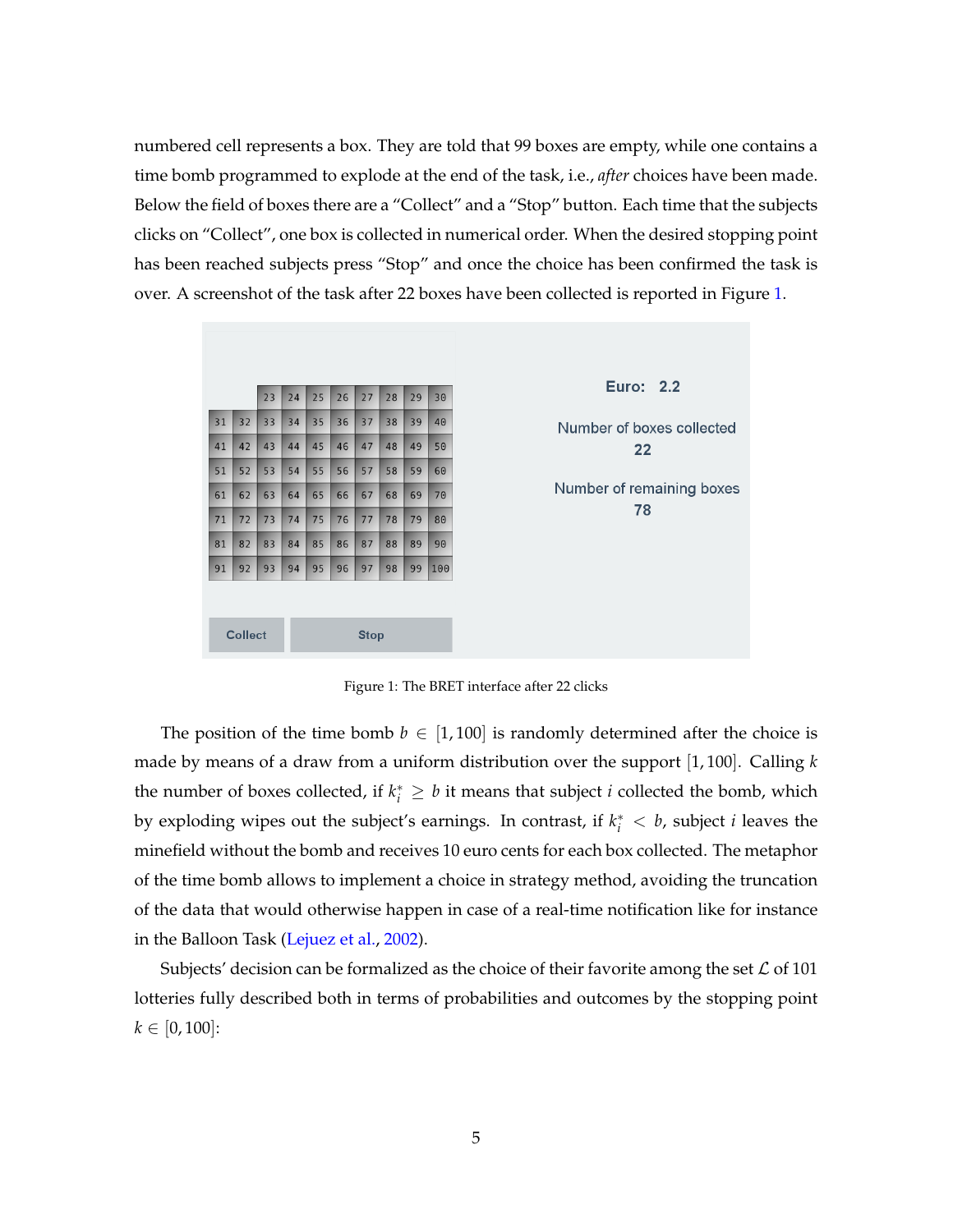$$
\mathcal{L} = \begin{cases} 0 & \frac{k}{100} \\ & \\ 0.1k & \frac{100 - k}{100} \end{cases}
$$

.

The parameter *k* summarizes the trade-off between the amount of money that can be earned and the likelihood of obtaining it. The degree of measured risk aversion negatively correlates with the choice of *k* and a risk-neutral subject should choose  $k = 50$ .

Several features of the BRET set it apart from the tasks used in the literature on information cascades and conformity. The BRET allows us to test for the presence of imitation in a setting where there should be even *less* of it with respect to traditional tasks. In fact, the BRET operates in a context without strategic interaction and explicit informational connections. On the one hand, there is no coordination, no interaction or any form of interdependence among subjects as there is no payoff externality. On the other hand, there is no hierarchy and no temporal sequence in the decisions of the participants, who cannot communicate. Moreover, the choice is completely anonymous and the payment is made privately.

In the BRET the fundamentals are merely individual preferences and individual payoffs. The 'Click' version of the BRET, however, potentially features a peculiar spillover across subjects: the amount, velocity and volume of clicks that can be heard in the laboratory. The clicks have no informational content toward the resolution of uncertainty, as the position of the bomb will be determined after the choices. The sound of others is merely suggestive of the choices (and hence of the preferences) of the other participants. Such a signal is also inaccurate. In fact, subjects do not need to start the task at the same time, and they are allowed to proceed at the speed they prefer in collecting the boxes. Hearing someone clicking does not tell at which stage of the task (s)he is. Given these considerations, the BRET looks like an inhospitable environment to observe conformist behavior, which can only rely upon hearing the others clicking, a possibility that is not even mentioned during the whole experiment.

Building on this basic task, we manipulate *a*) the degree of isolation vs. exposure of the subjects to the sound of others by imposing (or not) the use of earmuffs during the task, and *b*) the commonality of the risk faced by performing individual or common random draws of the position of the bomb.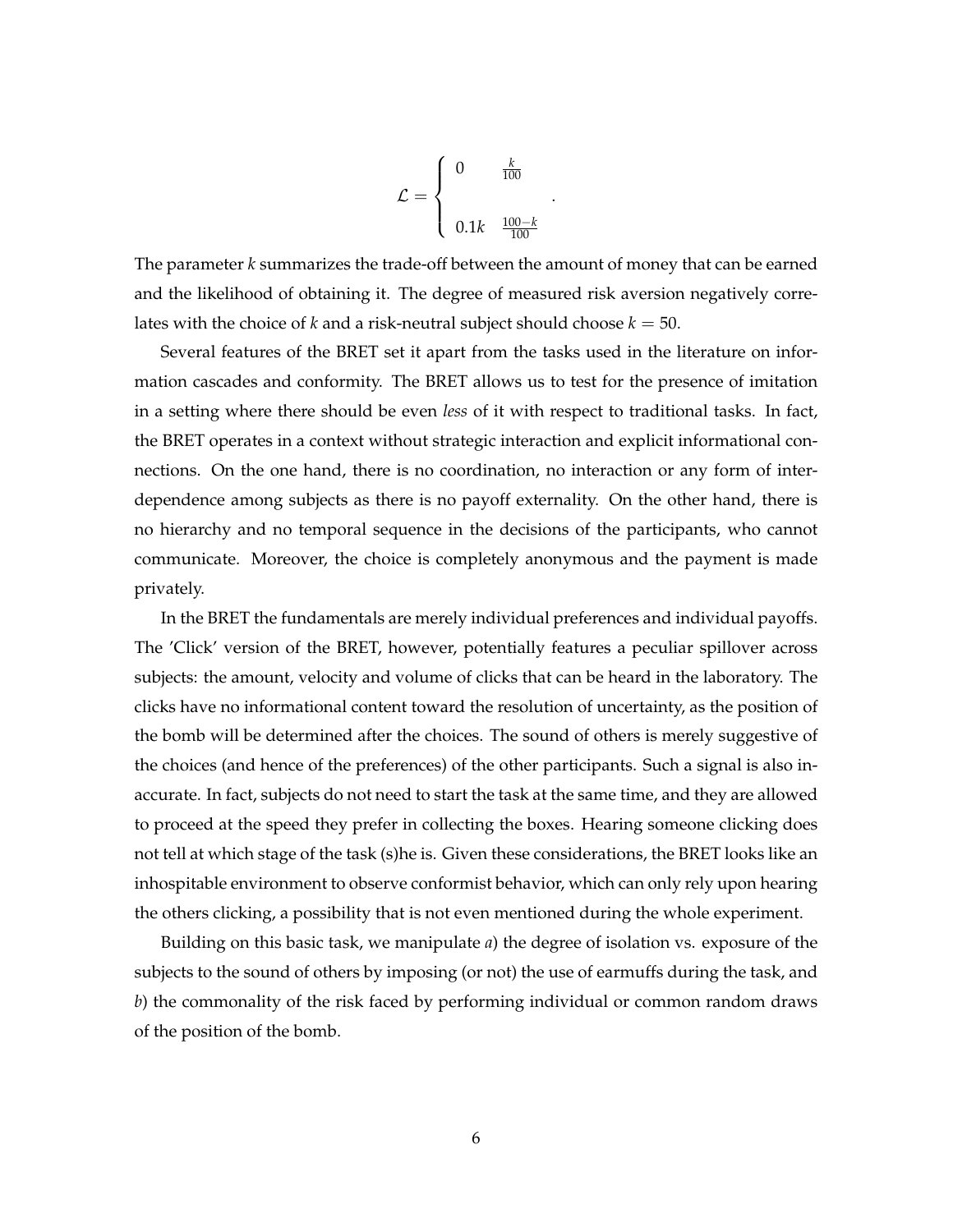#### *2.1. Isolating subjects from the sound of others: 'Isolated'*

This treatment acts as our baseline. It replicates a situation of perfect isolation of the subjects when making their choice as if they came individually to the laboratory. The assumption is that there is no reason to exhibit a taste to follow others in a perfectly isolated society.

We achieve this goal introducing noise-reducing earmuffs that shield all clicking sounds coming from neighboring cubicles. Subjects were asked to wear the earmuffs just after the instructions were read and to keep them on for the duration of the task.

Isolation from the others also requires facing idiosyncratic risk. At the end of the experiment an experimenter walked individually to each cubicle with two ten-sided dice in order to determine the position of the bomb.<sup>2</sup> The experimenter rolled the dice to determine the position of the bomb separately and privately for each participant.

#### *2.2. Hearing others: 'Idiosyncratic Risk'*

In the *Idiosyncratic Risk* treatment we do not make use of earmuffs. That is, at the moment of choice, subjects can hear the other subjects clicking. About 30 subjects participated in each session, and therefore the amount of clicking was noticeable and could be distinctly heard all over the laboratory.

The absence of earmuffs lets subjects receive a noisy signal of the behavior of others. Increasing levels of risk aversion imply a lower average *k* and therefore translate into a less intense and shorter cloud of clicks. However, subjects do not need to start at the same time and they can proceed at the speed they prefer. Hence, it is fairly impossible to derive meaningful insights about the risk choices of others.

The sound of others is completely uninformative of the outcome of the task, which is determined after the choices have been made following the same procedures of the *Isolated* treatment, i.e. determining the position of the bomb separately for each subject.

#### *2.3. All in the same boat: 'Correlated Risk'*

In the *Correlated Risk* subjects wear no earmuffs, as in the *Idiosyncratic Risk* treatment, but the resolution of uncertainty is done once and for the whole laboratory – meaning that the position of the bomb is drawn once and it applies to each and every subject in the session.

 $2$ One ten-sided die featured printed numbers from 00 to 90, in intervals of 10, and was used to determine the tens; the other had sides ranging from 0 to 9, and was used to determine the units. 100 was obtained by the result 00 - 0.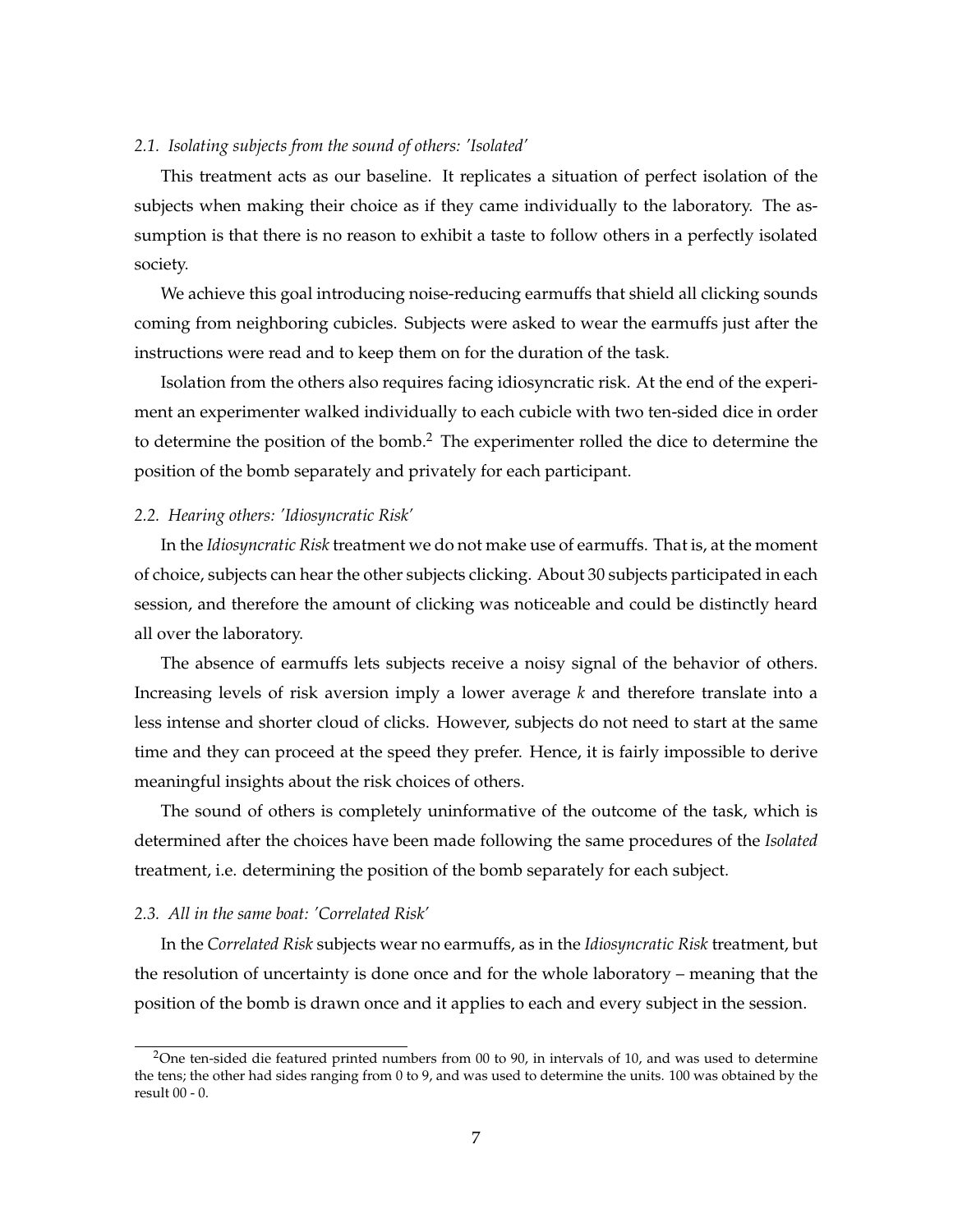In order to enhance transparency, we use a slightly different randomization device in this treatment. Subjects are asked to stand up so that they can see the front of the laboratory, where the experimenter's desk is located. A chip is then drawn from an urn containing 100 chips, numbered from 1 to 100, and shown to the subjects. To further enhance accountability and transparency the subjects are told that they can stay at the end of the experiment to verify that the urn actually contains all the 100 chips and no others.

#### <span id="page-9-0"></span>**3. Procedures**

The experiment was run from April 2012 to January 2013 in the laboratory of the Max Planck Institute of Economics in Jena, Germany.<sup>3</sup> We implemented a one-shot, pure betweensubjects design. The sample includes mainly students from the Friedrich Schiller University Jena, Germany. 90 subjects took part to the *Isolated*, 58 to *Idiosyncratic risk*, and 89 to *Correlated Risk* treatments, for a total of 237 subjects distributed over 8 sessions, each lasting about half an hour. Three subjects, one in *Isolated* and two in *Correlated Risk* submitted dominated choices, i.e., stopped at 0 or 100 boxes, and were excluded from the analysis.

The experiment was computerized. The experimental software was programmed in Python [\(van Rossum,](#page-17-2) [1995\)](#page-17-2). The experiment was incentivized. Earnings in the task (obtained on top of the show-up fee of 2.5 euro) ranged from 0 to 7.8 euros, with an average of  $4.5$  euro. $4$ 

Upon entering the lab, subjects were randomly assigned to a computer. In the *Isolated* treatment subjects found noise-reducing earmuffs on their desk. Instructions were displayed on the screen and read aloud.<sup>5</sup> After all questions had been individually addressed, subjects in the *Isolated* treatment were asked to wear the earmuffs. Then, all subjects went through a trial period in order familiarize themselves with the task. At the end of the trial period, however, there was no draw of the bomb's position in order to avoid any carryover effect in the incentivized task. The paying task was then played one-shot.

<sup>3</sup>The first treatment run was indeed the *Correlated Risk* condition in April 2012, with the initial idea of testing for illusion of control. A careful examination of the design convinced us, though, that the effect of hearing the others click acted as a confound and needed to be analyzed separately. We then devised the *Isolated* and *Idiosyncratic Risk* treatments toward this goal. The analysis of illusion of control was instead ran with other treatments featuring earmuffs across the board, and is reported in a companion paper [\(Filippin and Crosetto,](#page-16-8) [2015\)](#page-16-8).

<sup>&</sup>lt;sup>4</sup>The average is lower than what would be implied by risk neutrality because draws were largely unlucky in the *Correlated Risk* treatment, leading to a mass of low payoffs in this treatment.

 $5$ The English translation of the original German instructions is available in [Appendix A.](#page-17-3)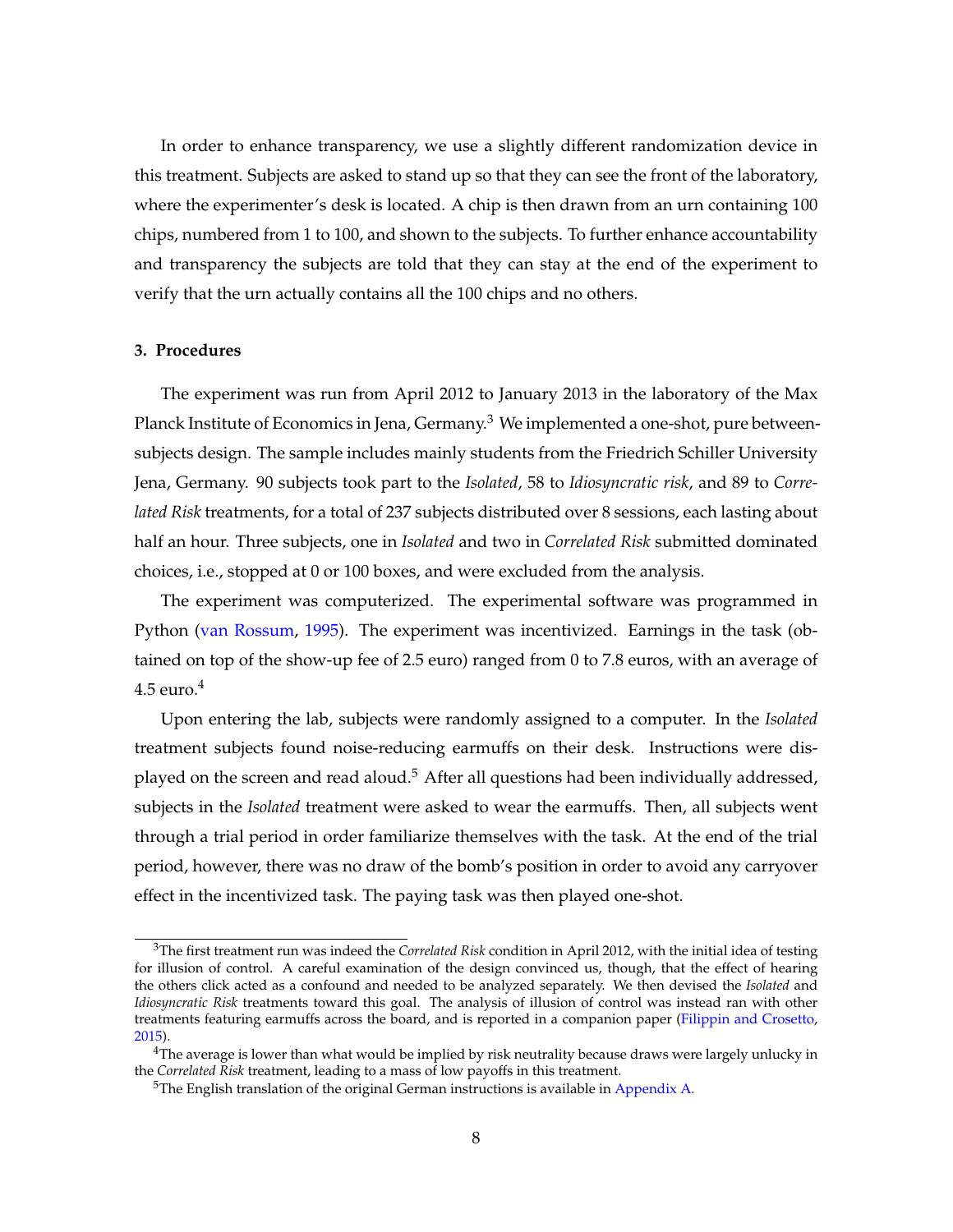Subjects were then asked to fill a questionnaire containing demographic information (age, gender), the SOEP risk question, $6$  and a self-reported measure of the perceived task difficulty on a Likert scale from 0 (easy) to 10 (hard).

Just before leaving the lab the subjects were paid in cash individually and privately, according to their choices and the position of the bomb, determined following the procedures explained in Section [2.](#page-5-0)

#### <span id="page-10-0"></span>**4. Results**

Results show a strong influence of the (inferred) behavior of others on subjects' choices. We observe an inclination to conform to the (perceived) choice of others even in our framework in which the only external reference is the inaccurate proxy represented by the sound of the clicks in the lab. Results by treatment are summarized in Table [1.](#page-10-1) While in the *Isolated* treatment the average choice is virtually identical to the original results in the BRET [\(Crosetto and Filippin,](#page-16-6) [2013\)](#page-16-6), subjects collect more boxes when exposed to the sound of others. In the *Idiosyncratic Risk* treatment the difference as compared to the baseline *Isolated* condition is not huge, but still weakly significant (Mann-Whitney,  $p$ -value  $= 0.0669$ ) and with a small effect size (Cohen's  $d = 0.296$ ). This result is rather surprising, since in the *Idiosyncratic Risk* treatment subjects do not share anything, they only hear the sound of others. Such a difference should not be overemphasized, however, as average choices higher than 47 have already been observed in the BRET. $^7$ 

|                    |       | Stopping point | <b>SOEP</b> |        |  |
|--------------------|-------|----------------|-------------|--------|--|
| treatment          | mean  | st.dev         | mean        | st.dev |  |
| <i>Isolated</i>    | 47.13 | 12.53          | 4.88        | 1.95   |  |
| Idiosyncratic Risk | 50.69 | 11.34          | 5.00        | 1.73   |  |
| Correlated Risk    | 56.54 | 15.29          | 5.64        | 1.90   |  |

<span id="page-10-1"></span>Table 1: Number of boxes collected and SOEP self-reported risk attitudes, by treatment

There is instead no doubt about the effect of the sound of others when a small commonality is introduced in the laboratory. Even though payoffs are still determined by individual

<sup>&</sup>lt;sup>6</sup>The SOEP is the German Socio-Economic Panel [\(Wagner et al.,](#page-17-4) [2007\)](#page-17-4). The general risk question asks, on a 0 − 10 scale: "How do you see yourself: are you generally a person who is fully prepared to take risks or do you try to avoid taking risks?" [Dohmen et al.](#page-16-10) [\(2011\)](#page-16-10) find that self-reported answers to this question significantly correlate with incentivized lottery schemes, although the fraction of variance explained is quite low (about 6%).

<sup>7</sup>For instance, a replication of the BRET in [Filippin and Crosetto](#page-16-8) [\(2015\)](#page-16-8) displays an average choice around 49.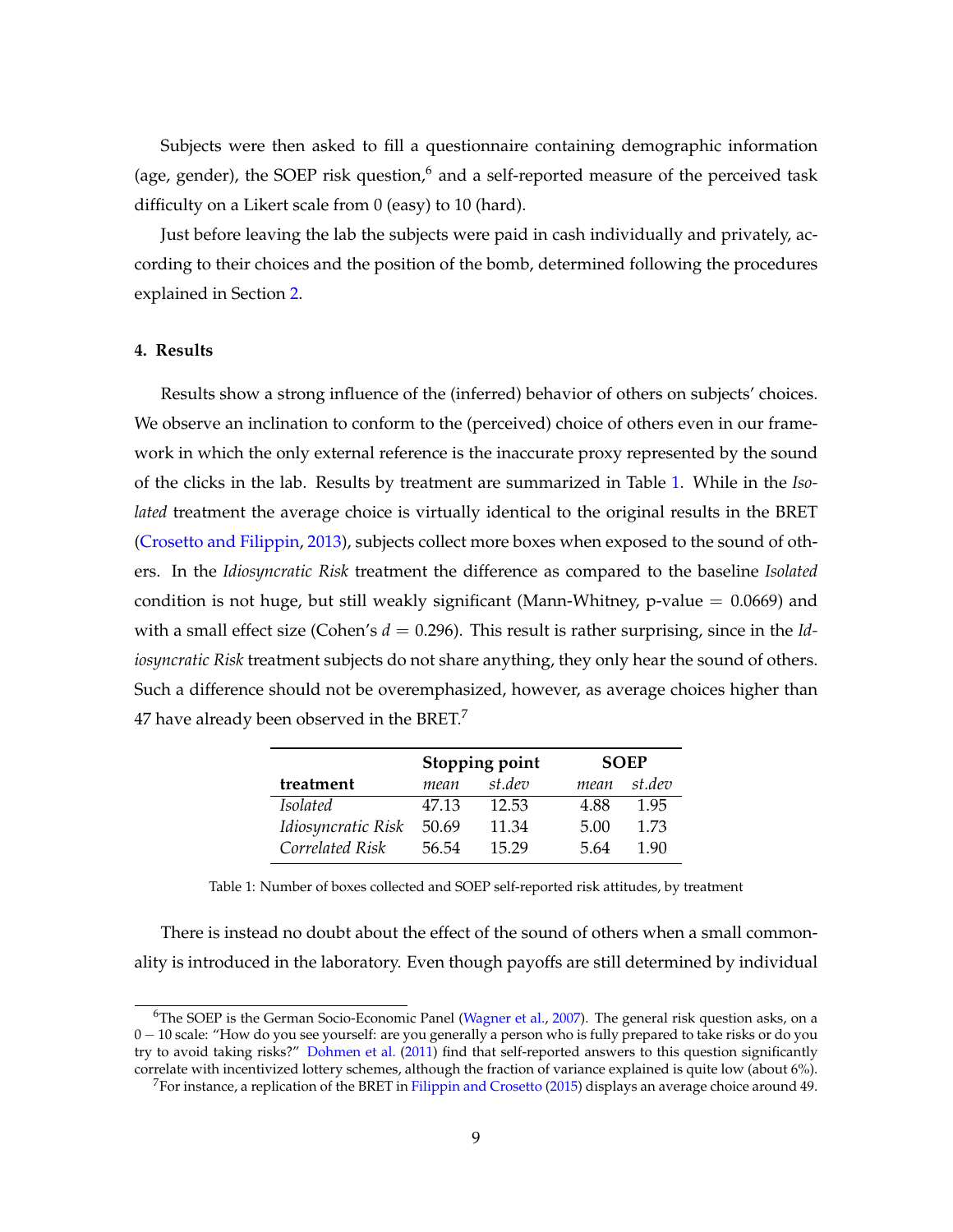choices, sharing the same resolution of uncertainty is enough to boost the inclination to conform to the other participants. Choices in the *Correlated Risk* treatment are significantly different both from *Idiosyncratic Risk* (Mann-Whitney, p-value = 0.033, with a medium effect size, Cohen's *d* = 0.425) and *a fortiori* from *Isolated* (Mann-Whitney, p-value < 0.001, with a larger effect size, Cohen's  $d = 0.677$ ). The difference in the behavior can be appreciated even looking at Figure [2,](#page-11-0) which reports kernel density estimations of the distribution of choices in the three treatments. Note, in particular, the considerably thicker density of choices in the right tail of the distribution in the *Correlated Risk* treatment.<sup>8</sup>



<span id="page-11-0"></span>Figure 2: Kernel density estimation of choices, by treatment

One possible interpretation of this result is that if subjects know that they will be together in good or bad luck, they are remarkably more likely to follow what the others are doing, even though the signal is imprecise and uninformative. The cloud of clicks tells subjects that the other participants are still collecting boxes, and this triggers a more risk seeking behavior, which in turns makes the cloud of clicks last longer, and so on. The overall effect is impressive, with the average choice in the *Correlated Risk* treatment (56.5) falling well into the risk loving domain. To give an intuition of the magnitude of the effect, the observed pattern of decisions implies that less than 30% of the subjects are risk averse, a result that up

<sup>&</sup>lt;sup>8</sup>Choices are significantly different in distribution over all possible pairwise combination of treatments (Kolmogorov-Smirnov test of equality of distribution functions, all p-values  $\leq 0.046$ ).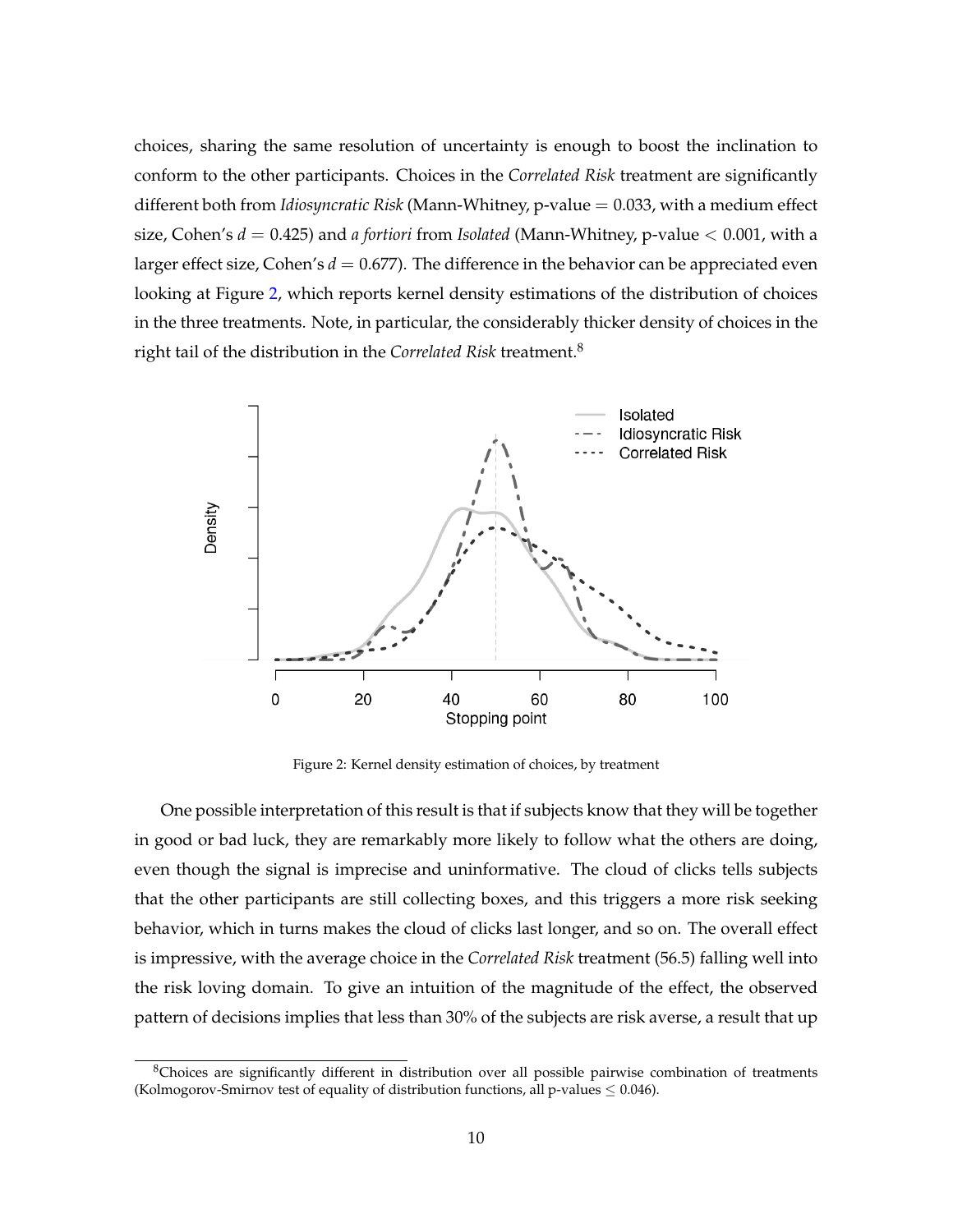to our knowledge has never been observed in an incentivized risk elicitation task in the lab.

Table [1](#page-10-1) shows that subjects in the *Correlated Risk* also report a more risk seeking behavior in the SOEP answers. Despite the random assignment to the treatments, this evidence suggests that the results above might at least in part be explained by different risk attitudes. Indeed, equality in median of SOEP answers across the three treatments is rejected (Kruskal-Wallis p-value = 0.0153), because *Correlated Risk* differs from both *Idiosyncratic Risk* (Mann-Whitney, p-value = 0.020) and *Isolated* (Mann-Whitney, p-value < 0.010). Moreover, the number of boxes collected correlates positively and significantly with the self-reported SOEP measure in the pooled sample  $(r = 0.292, p-value < 0.001)$ . In each treatment separately, the correlation is significant in *Isolated* (*r* = 0.327, p-value = 0.002) and in *Idiosyncratic Risk* ( $r = 0.460$ , p-value  $< 0.001$ ), but not in *Correlated Risk* ( $r = 0.103$ , p-value  $= 0.343$ ). In any case, subjects in the *Correlated Risk* treatment self-reported a higher risk tolerance and this might have influenced the results. To control for this possibility we report in Table [2](#page-12-0) the results of a multivariate regression analysis.

|                                  |          | (1)            |           |                | (2) |           |
|----------------------------------|----------|----------------|-----------|----------------|-----|-----------|
|                                  |          | Stopping point |           | Stopping point |     |           |
| Constant                         | 45.54    |                | (1.67)    | 42.83          |     | (1.60)    |
| Correlated Risk                  | 8.221    | ***            | (4.12)    | $-0.012$       |     | $(-0.00)$ |
| Idiosyncratic Risk               | 3.061    |                | (1.37)    | 2.197          |     | (0.67)    |
| SOEP                             | 1.894    | ***            | (4.15)    | 2.037          | *** | (4.56)    |
| female                           | 3.701    | $\ast$         | (2.02)    | $-1.740$       |     | $(-0.62)$ |
| age                              | $-1.262$ |                | $(-0.59)$ | $-0.835$       |     | $(-0.40)$ |
| age <sup>2</sup>                 | 0.035    |                | (0.84)    | 0.026          |     | (0.64)    |
| complexity                       | 0.079    |                | (0.24)    | 0.211          |     | (0.64)    |
|                                  |          |                |           |                | *** |           |
| Correlated $Risk \times female$  |          |                |           | 13.56          |     | (3.47)    |
| <i>Idiosyncratic Risk×female</i> |          |                |           | 1.075          |     | (0.25)    |
| N                                |          | 234            |           |                | 234 |           |

*t* statistics in parentheses, <sup>∗</sup> *p* < 0.05, ∗∗ *p* < 0.01, ∗∗∗ *p* < 0.001

<span id="page-12-0"></span>Table 2: Multivariate regression analysis

Column 1 includes a dummy for each treatment (*Isolated* acts as baseline and is omitted) plus controls for self reported risk aversion (SOEP), perceived complexity of the task, age and gender. The SOEP coefficient is sizable and highly significant, but it does not explain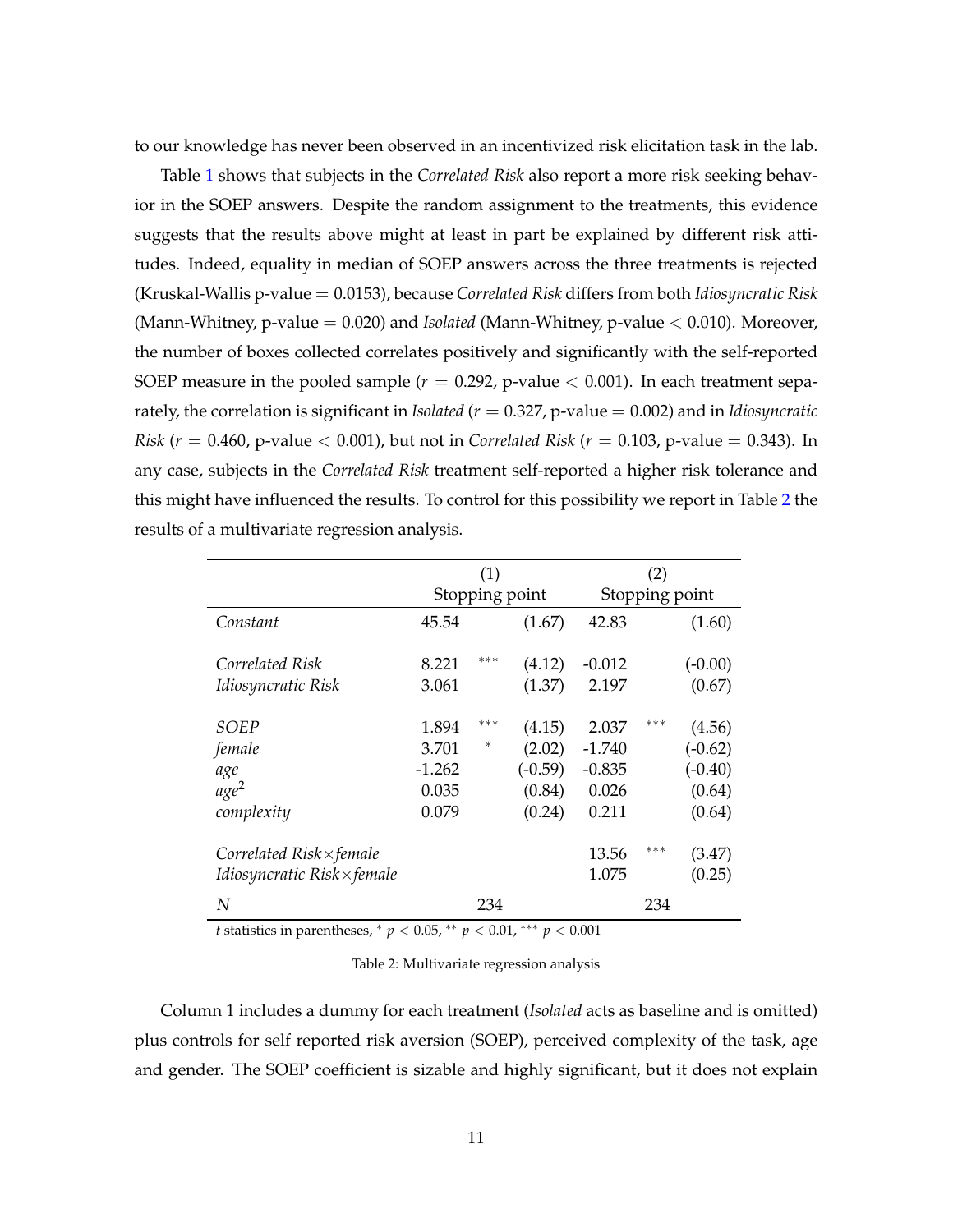the core of the results. In fact, the coefficient of the *Correlated Risk* dummy indicates that the effect of the sound of others under common resolution of uncertainty survives intact the introduction of the battery of controls. In contrast, the *Idiosyncratic Risk* dummy remains positive but does not reach traditional significance levels. Among the other control variables, only gender displays significant results although with a reversed sign as compared to what could be expected.<sup>9</sup>

Column 2 interacts the treatment dummies with gender, showing two interesting things. First, the gender differences observed in Column 1 are entirely driven by the *Correlated Risk* treatment. Second, the whole effect of conformist behavior seems to be driven by females. In fact, the coefficient of *Correlated Risk* drops to zero. This result is rather surprising given the literature on this topic. In fact, the existence of gender differences in conformity is controversial (see [Cialdini and Trost,](#page-16-11) [1998,](#page-16-11) and references therein). Women tend to be more susceptible to social influence than men, but mainly in face-to-face public interactions, and the size of the gender effect is usually small.

#### <span id="page-13-0"></span>**5. Conclusion**

Conformist behavior – acting like others – can be due to both an intrinsic preference to conform or to the rational use of information implicit in other people's choices. The psychology literature has traditionally focused on the former. Experiment in economics usually emphasize information cascades, but a recent contribution has shown that conformism must at least partly be ascribed to preferences. Evidence in the literature has been gathered from experiments in which subjects must make a guess or a choice once explicitly exposed to the observation of other player's behavior.

In this paper we go one step further and show that conformism affects behavior even in a context in which the choices of others are not even presented to the subjects, besides being uninformative and orthogonal to payoffs. We expose subjects to the "Click" version of the Bomb Risk Elicitation Task (BRET), in which subjects have to click to collect every box. The task is carried out and paid individually, and therefore any information about the choices of others should be irrelevant to a rational decision maker. Moreover, the only indirect way to guess what the others are doing is to infer their choice from the mass and

 $9$ [Filippin and Crosetto](#page-16-12) [\(2014\)](#page-16-12) show that females are commonly found to be more risk averse than males using other tasks, but not the BRET.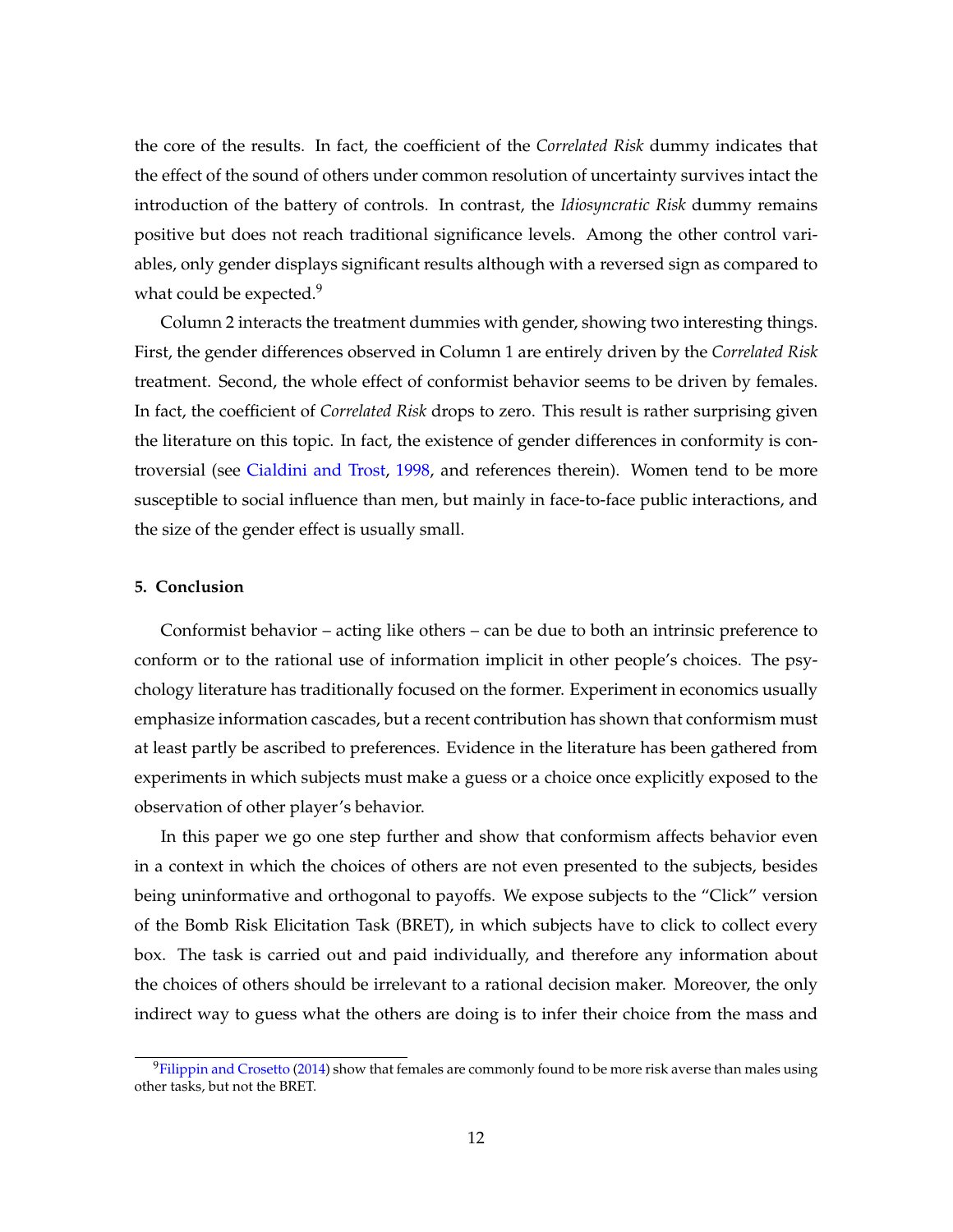volume of clicks that can be heard in the laboratory. This signal is clearly fuzzy and largely uninformative. Moreover, the existence of this signal is never mentioned in the instruction, besides being payoff-irrelevant, and must be spontaneoulsy (and possibly unconsciously) perceived in order to be effective. Such an environment should also eliminate any kind of experimenter demand effect.

We control the exposure of subjects to the sound of others by implementing treatments with and without earmuffs. Moreover, we test whether the introduction of a minimal form of commonality makes a conformist behavior more likely to emerge. Towards this goal we manipulate the resolution of uncertainty with individual *vs.* collective random draws. In all cases the choices and the payoffs are individually determined, but in the latter the move by nature is the same for all participants.

We find strong evidence of conformism even in such an adverse environment. Letting subjects hear the clicks of others is enough to observe (weakly significant) more risk-loving choices with respect to the acoustically isolated baseline condition. The cloud of clicks tells subjects that the other participants are still collecting boxes. By conforming to the behavior of others, subjects go on collecting boxes and this translates into a more risk seeking behavior. Introducing a mild degree of commonality by performing a common rather than personalized random draw results in a further dramatic shift towards risk-loving behavior, in particular by women.

Our results have both practical and theoretical implications. On the practical side, our results warn that hearing the other subjects might create a confound in the experimental results. While not relevant in all experimental settings, the presence of bandwagon effects due to sounds might affect results in experiments characterized by quickly repeated choices, particularly if the timing of choices is crucial, such as Dutch auctions, or in the continuous-time versions of strategic games that have recently been gaining popularity [\(Bigoni et al.,](#page-15-10) [2015;](#page-15-10) [Friedman and Oprea,](#page-16-13) [2012\)](#page-16-13). On the theoretical side, we show that conformism affects decisions even in contexts in which it would ex-ante be deemed unlikely, and in subtler and more pervasive ways than economists had previously thought. Conformism appears even when the signal from the behavior of others is fuzzy, uninformative, and possibly only unconsciously perceived.

Our interpretation of the results of this experiment is that preferences might be characterized by large zones of indifference, at least in presence of almost continuous choices under incentives in the order of magnitude of those usually implemented in lab experi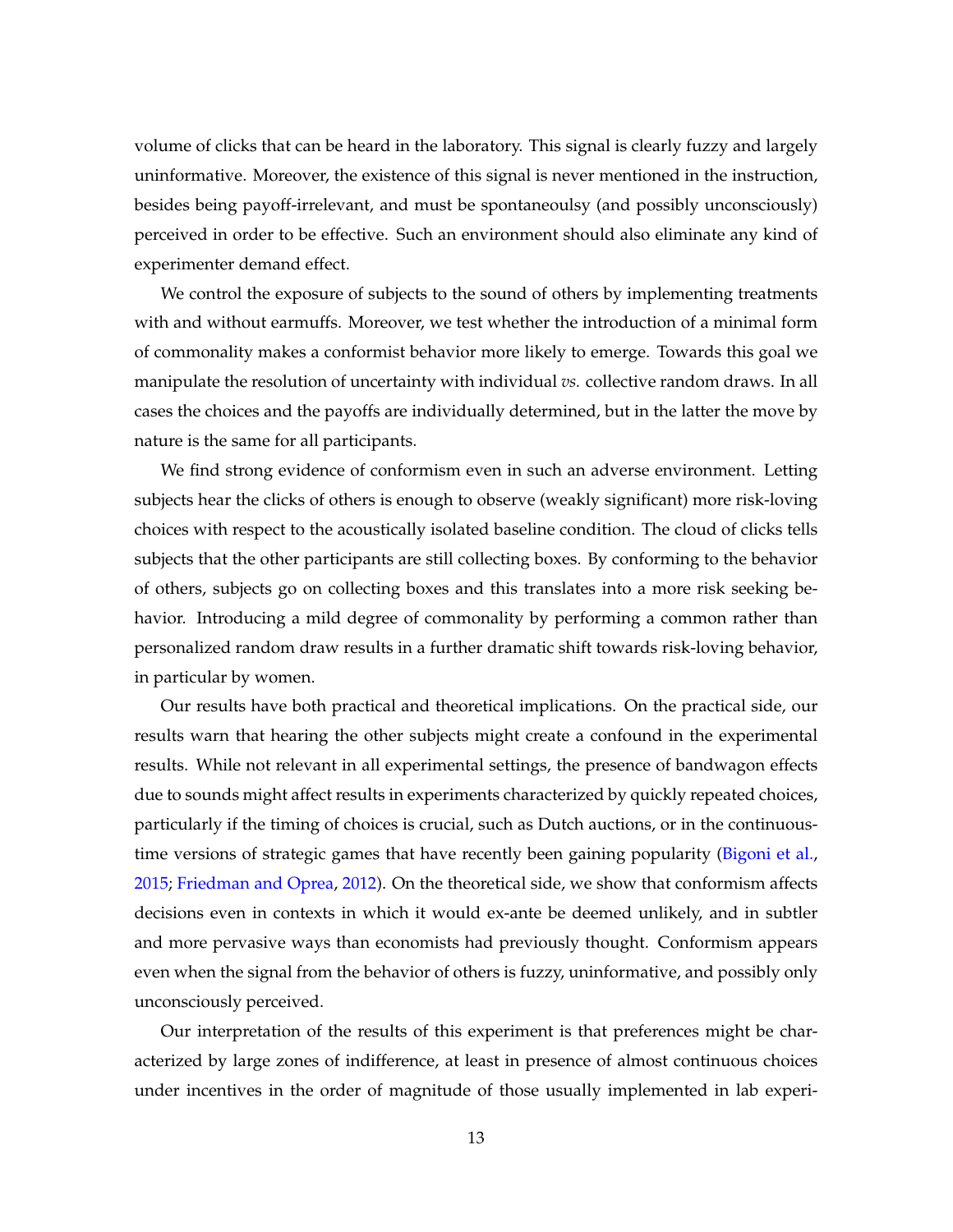ments. In such a framework subjects might use imitation as a tie-breaking device: a simple heuristic '*when in doubt, do as the others do*' might help rationalize the bandwagon effect observed. For this reason we also prefer not to emphasize the relation between conformity and risk attitude, which is the domain of choices adopted in the experiment. We believe that a similar relationship is likely to emerge in other domains, too. This tendency to imitate becomes stronger when subjects have something in common, even though payoffs depend on individual choices. Feeling that they are all in the same boat with respect to fortune makes subjects, and especially women, even more inclined to break the tie in their preferences by following the choices of others.

#### **References**

- <span id="page-15-5"></span>Anderson, L., Holt, C., 1997. Information cascades in the laboratory. American Economic Review 87 (5), 847–62.
- <span id="page-15-0"></span>Asch, S., 1951. Groups, leadership and men. Carnegie Press, Pittsburgh, PA, Ch. Effects of group pressure on the modification and distorsion of judgments, pp. 177–190.
- <span id="page-15-1"></span>Asch, S., 1952. Social psychology. Prentice Hall, Englewood Cliffs, NJ.
- <span id="page-15-2"></span>Asch, S. E., 1955. Opinions and social pressure. Scientific American 193, 3535.
- <span id="page-15-3"></span>Asch, S. E., 1956. Studies of independence and conformity. a minority of one against a unanimous majority. Psychological Monographs 70(9), 1–70.
- <span id="page-15-6"></span>Banerjee, A. V., 1992. A Simple Model of Herd Behavior. Quarterly Journal of Economics 107 (3), 797–817.
- <span id="page-15-9"></span>Bardsley, N., Sausgruber, R., 2005. Conformity and reciprocity in public good provision. Journal of Economic Psychology 26 (5), 664–681.
- <span id="page-15-4"></span>Bicchieri, C., Xiao, E., 2009. Do the right thing: but only if others do so. Journal of Behavioral Decision Making 22 (2), 191–208.
- <span id="page-15-10"></span>Bigoni, M., Casari, M., Skrzypacz, A., Spagnolo, G., 2015. Time horizon and cooperation in continuous time. Econometrica 83 (2), 587–616.
- <span id="page-15-7"></span>Bikhchandani, S., Hirshleifer, D., Welch, I., 1992. A Theory of Fads, Fashion, Custom, and Cultural Change in Informational Cascades. Journal of Political Economy 100 (5), 992–1026.
- <span id="page-15-8"></span>Bikhchandani, S., Hirshleifer, D., Welch, I., 1998. Learning from the behavior of others: Conformity, fads, and informational cascades. Journal of Economic Perspectives 12 (3), 151–170.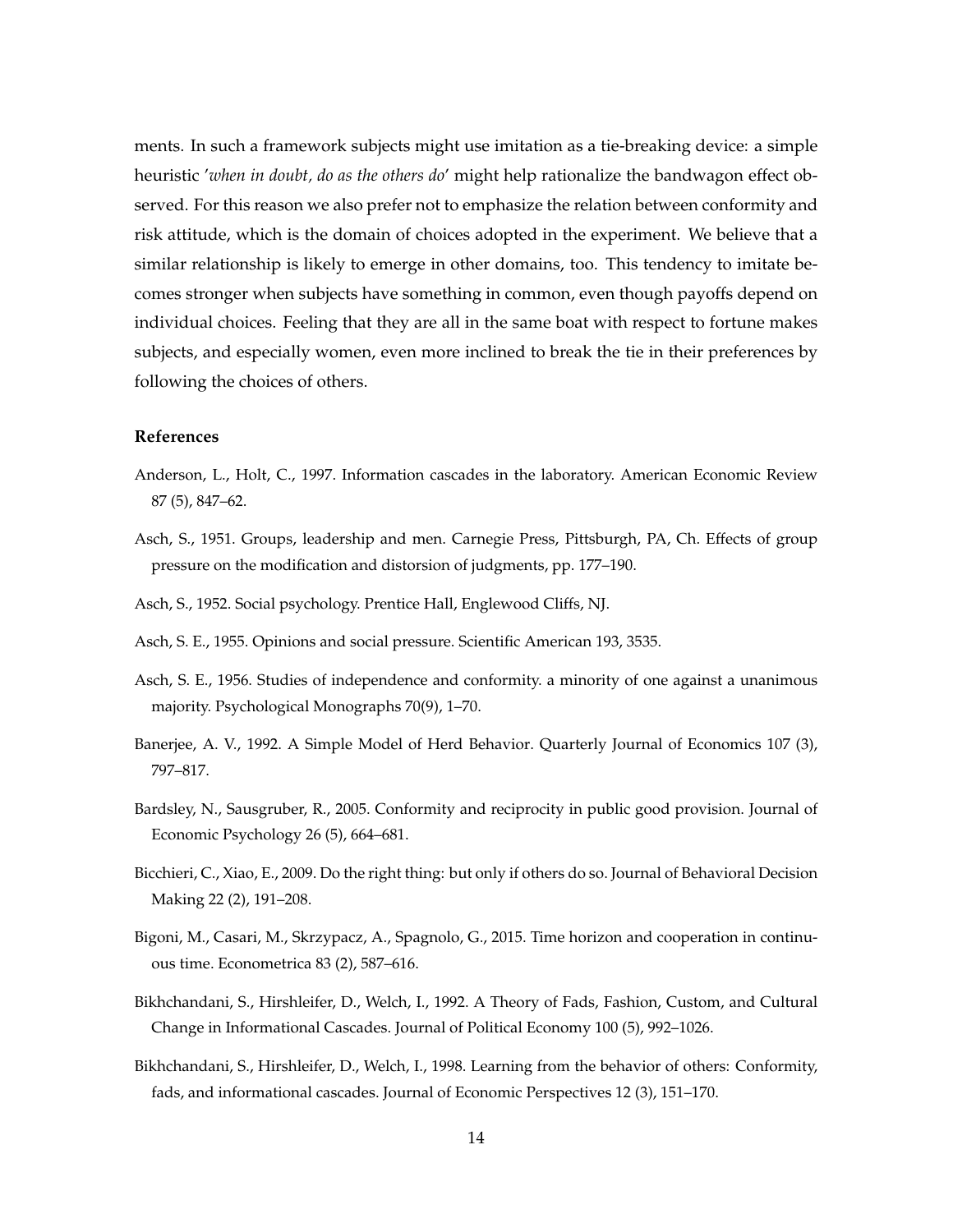- <span id="page-16-11"></span>Cialdini, R. B., Trost, M. R., 1998. Social influence: Social norms, conformity, and compliance. In: Gilbert, D. T., Fiske, S. T., Lindzey, G. (Eds.), Handbook of social psychology, 4th Edition. Vol. 2. New York: McGraw-Hill, p. 151192.
- <span id="page-16-6"></span>Crosetto, P., Filippin, A., August 2013. The 'bomb' risk elicitation task. Journal of Risk and Uncertainty 47 (1), 31–65.
- <span id="page-16-10"></span>Dohmen, T., Falk, A., Huffman, D., Sunde, U., Schupp, J., Wagner, G. G., 2011. Individual Risk Attitudes: Measurement, Determinants, And Behavioral Consequences. Journal of the European Economic Association 9 (3), 522–550.
- <span id="page-16-0"></span>Eagly, A. H., Crowley, M., 1986. Gender and helping behavior: A meta-analytic review of the social psychological literature. Psychological Bulletin, 283–308.
- <span id="page-16-12"></span>Filippin, A., Crosetto, P., 2014. A reconsideration of gender differences in risk attitudes. Working Papers 2014-01, Grenoble Applied Economics Laboratory (GAEL).
- <span id="page-16-8"></span>Filippin, A., Crosetto, P., 2015. Click'n'roll: no evidence of illusion of control. Working Papers 2015- 06, Grenoble Applied Economics Laboratory (GAEL).
- <span id="page-16-7"></span>Fosgaard, T. R., Hansen, L. G., Piovesan, M., 2013. Separating Will from Grace: An experiment on conformity and awareness in cheating. Journal of Economic Behavior & Organization 93 (C), 279– 284.
- <span id="page-16-13"></span>Friedman, D., Oprea, R., 2012. A continuous dilemma. American Economic Review 102 (1), 337–63.
- <span id="page-16-5"></span>Goeree, J., Yariv, L., 2015. Conformity in the lab. Journal of the Economic Science Association, 1–22.
- <span id="page-16-1"></span>Haney, C., Banks, C., Zimbardo, P., 1973a. A study of prisoners and guards in a simulated prison. Naval Research Reviews 30, 4–17.
- <span id="page-16-2"></span>Haney, C., Banks, C., Zimbardo, P., 1973b. Interpersonal Dynamics in a Simulated Prison. International Journal of Criminology and Penology 1, 69–97.
- <span id="page-16-3"></span>Hung, A. A., Plott, C. R., 2001. Information cascades: Replication and an extension to majority rule and conformity-rewarding institutions. American Economic Review 91 (5), 1508–1520.
- <span id="page-16-9"></span>Lejuez, C., Read, J., Kahler, C., Richards, J., Ramsey, S., Stuart, G., Strong, D., Brown, R., 2002. Evaluation of a behavioral measure of risk taking: The Balloon Analogue Risk Task (BART). Journal of Experimental Psychology: Applied 8 (2), 75.
- <span id="page-16-4"></span>Quiamzade, A., L'Huillier, J.-P., 2009. Herding by attribution of privileged information. Journal of Behavioral Decision Making 22 (1), 1–19.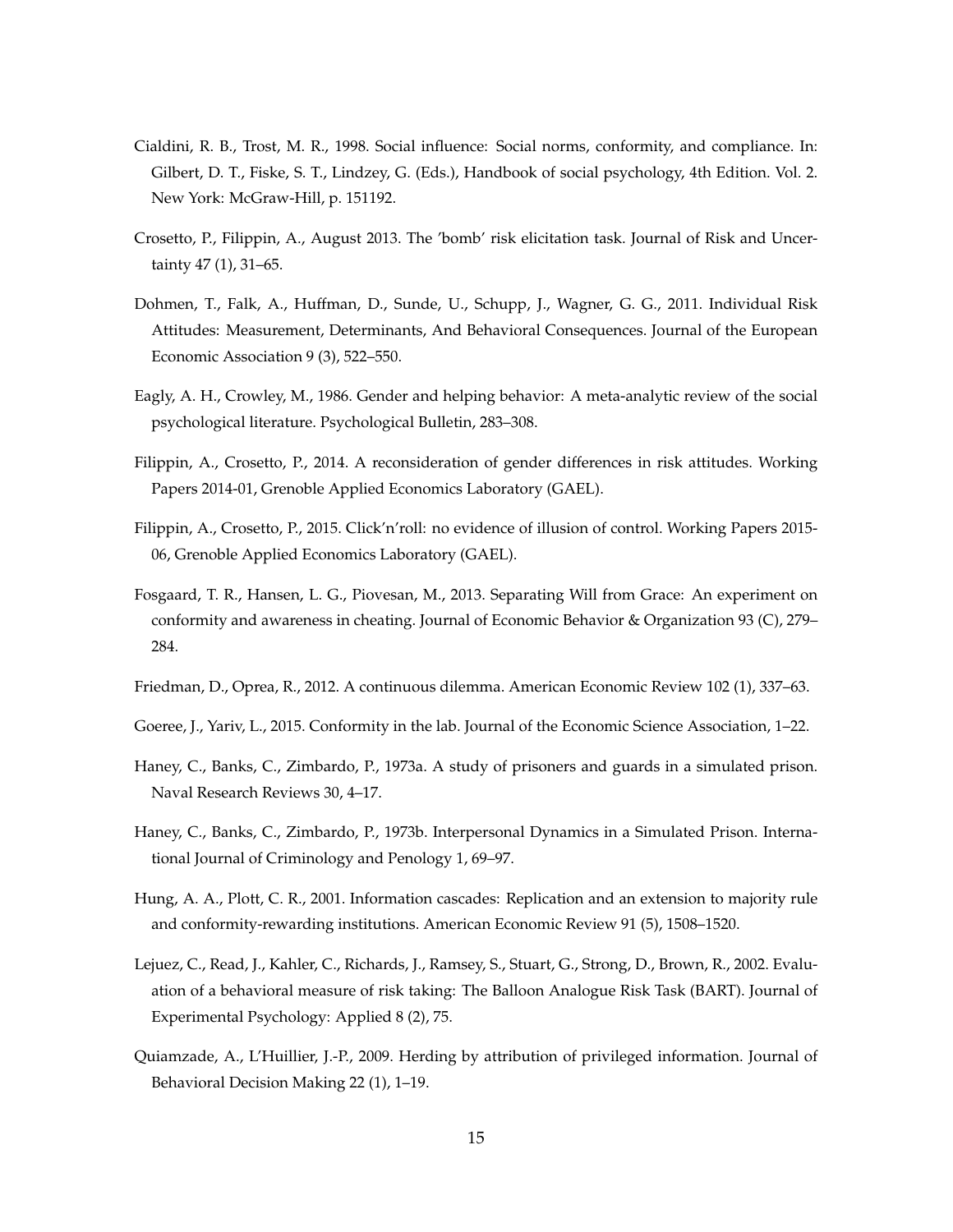- <span id="page-17-1"></span>Thni, C., Gchter, S., 2015. Peer effects and social preferences in voluntary cooperation: A theoretical and experimental analysis. Journal of Economic Psychology 48 (0), 72 – 88.
- <span id="page-17-2"></span>van Rossum, G., 1995. Python reference manual. CWI Report CS-R9525.
- <span id="page-17-4"></span>Wagner, G. G., Frick, J. R., Schupp, J., 2007. The german socio-economic panel study (soep): Scope, evolution and enhancements. SOEPpapers on Multidisciplinary Panel Data Research 1, DIW Berlin, The German Socio-Economic Panel (SOEP).
- <span id="page-17-0"></span>Ziegelmeyer, A., Koessler, F., Bracht, J., Winter, E., 2010. Fragility of information cascades: anexperimental study usingelicited beliefs. Experimental Economics 13 (2), 121–145.

#### <span id="page-17-3"></span>**Appendix A. Instructions**

#### *Welcome screen*

You are about to participate in an experiment in which following the instructions carefully, making good decisions, and with a bit of luck, you can earn money. Different participants may earn different amounts according to their choices. For your participation in the experiment you will earn an additional show-up fee of 2.5 Euro. All the monetary values during the experiment are expressed in Euro cents.

#### *Procedure Screen*

The experiment consists of 4 stages in the following order:

- 1. An *Instruction Stage* that we are currently going through.
- 2. A *Decision Stage*, in which you will make decisions and answer questions relevant to your final payoff.
- 3. A *Questionnaire*, in which you will be asked a few questions not related to your final payoff.
- 4. A *Feedback Stage*, in which your earnings from the experiment will be privately determined. You will not be given any feedback on the monetary outcome of your decisions before the Feedback Stage.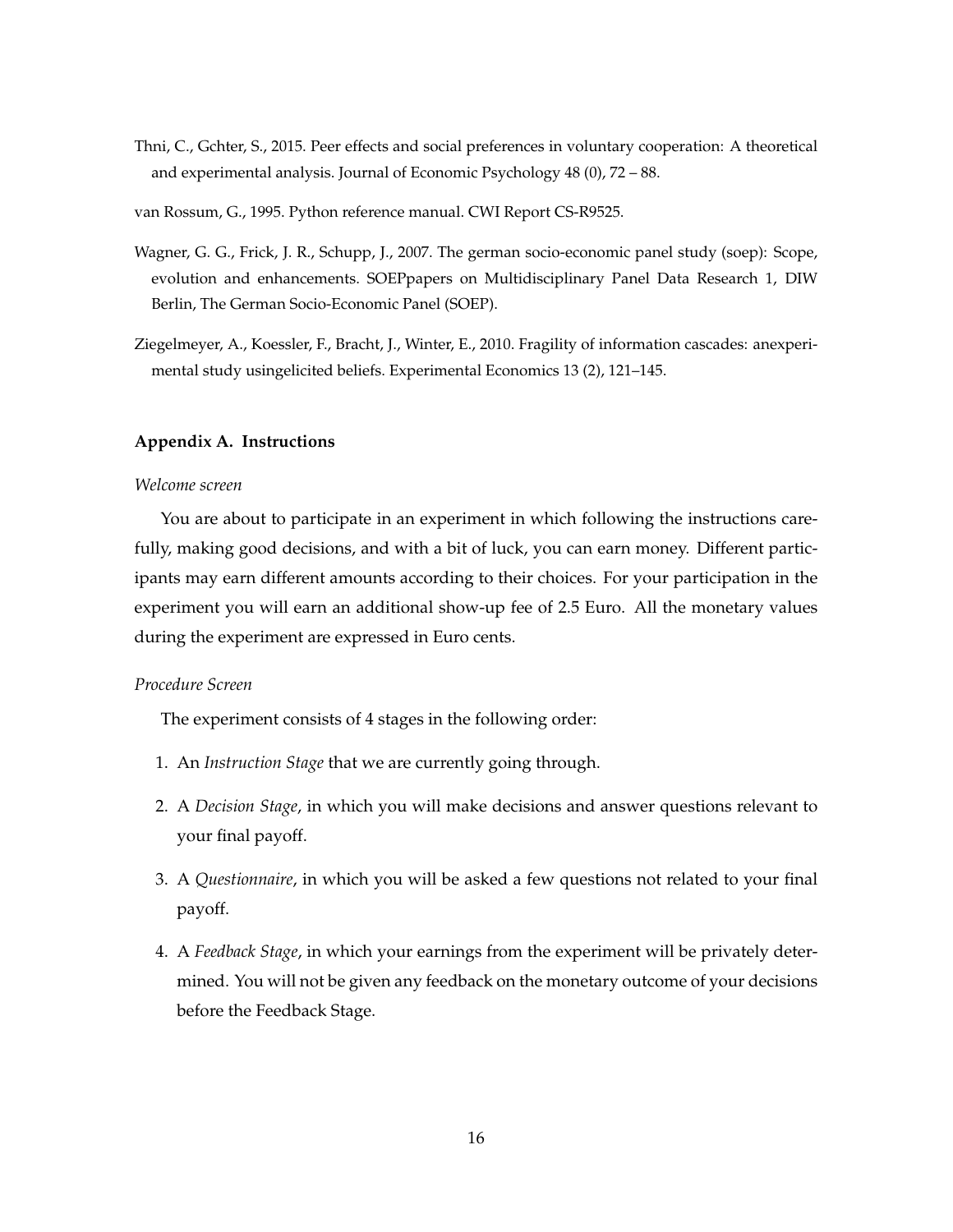#### *Task instructions screen*

On your screen you will see a field composed of boxes numbered 1 through 100. Your task is to decide on the number of boxes to collect out of 100 such boxes. You earn 10 Euro cents for each box collected. At any moment you can see the amount earned up to that point. Such earnings are only potential, however, because exactly one of these 100 boxes contains a time bomb, that if collected destroys all the boxes collected. You do not know the bombs location. You only know that it is equally likely to be in any of the 100 boxes. Moreover, even if you collect the time bomb, you will not know it until the end of the experiment.

In order to collect each box you have to click once the Collect' button that you will see on the screen. Boxes are collected starting from the top left corner and following the numerical order until you decide to stop collecting and hit the Stop button when the number corresponds to how many boxes you want to collect. Once collected, each box disappears from the screen. At the end of the experiment, after answering some questions and filling out a short questionnaire, the number of the box containing the bomb will be randomly determined.

\* \* \*

*[Earmuffs, Idiosyncratic Risk]* An experimenter will come at your desk with two 10-sided dice. One will be used to determine the tens, the other the units. After letting you check that the dice are regular, the experimenter will roll them to determine the position of the bomb between 1 and 100.

*[Correlated Risk]* The position of the Bomb will be determined by rolling two 10-sided dice. One will be used to determine the tens, the other the units. At the end of the experiment we will ask one of you to come to the front and randomly determine the position of the bomb, by drawing a chip from an urn containing 100 chips, numbered from 1 to 100.

\* \* \*

If the number of the box in which the bomb is located is higher than the number of boxes you collected, you do not collect the bomb and you earn 10 Euro cents for each collected box. If the number of the box in which the bomb is located is lower than or equal to the number of boxes you collected, you do collect the bomb and you earn zero.

We will now start with a trial round. After the trial round, we will begin the payoffrelevant task.